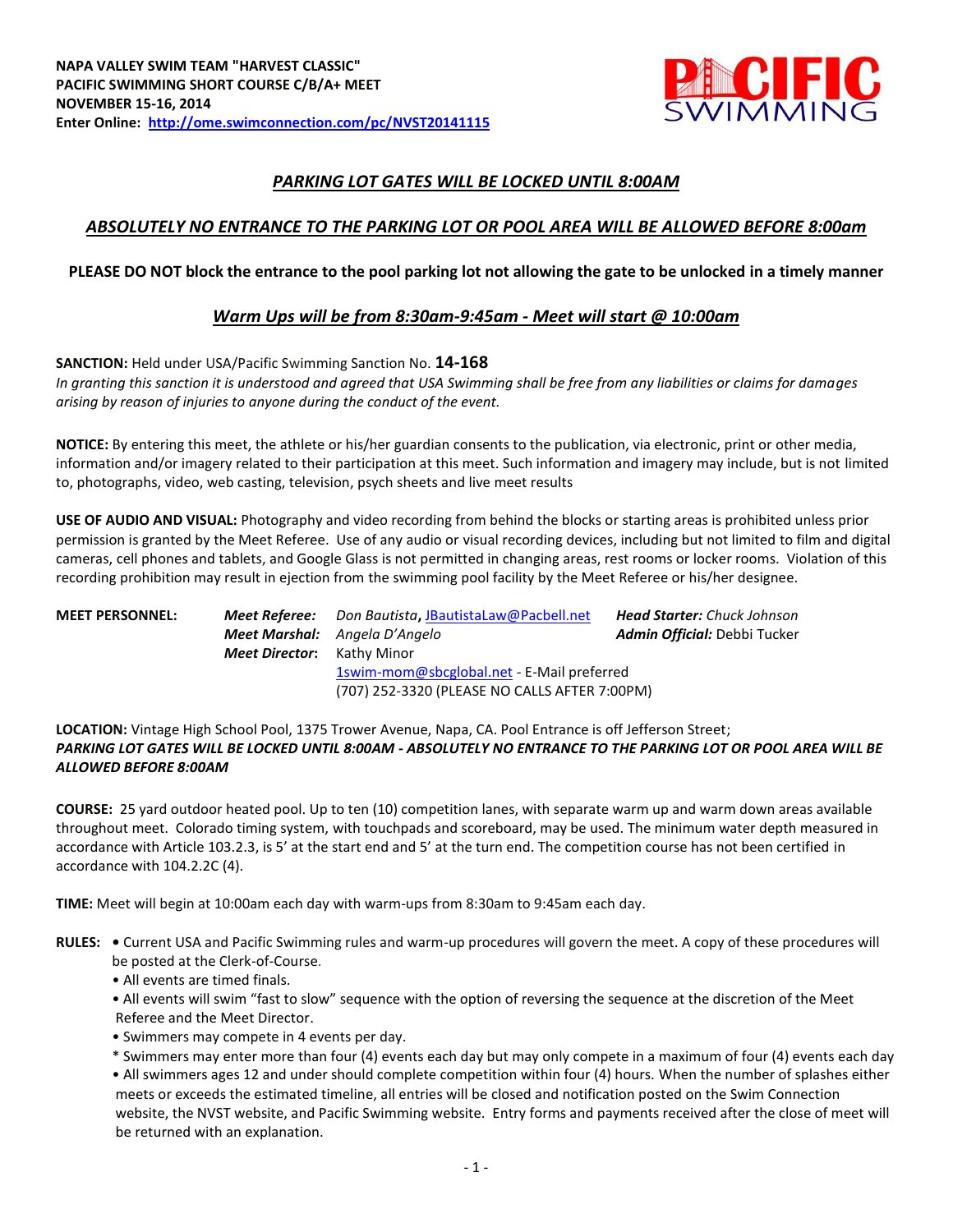• Entries will be accepted until the number of splashes exceeds the estimated time line, per the "Four-Hour Rule," based on the swimmers age and gender.

**•** If local conditions warrant it the Meet Referee, with the concurrence of the Meet Director, may require a mandatory scratch down. **Refunds will be given ONLY for mandatory scratch downs**. The format of how the refunds will be distributed will be at the discretion of the Meet Referee and the Meet Director.

**•** All coaches and deck officials must wear their USA Swimming membership cards in a visible manner.

**•** All Open events (400 IM, 500 Free, 200 Breast, 200 Back and 200 Butterfly) may alternate girls and boys heats, or may be swum in combined heats of girls and boys at the discretion of the Meet Referee.

**• In order to enter the Open events** (400 IM, 500 Freestyle, 200 Breaststroke, 200 Backstroke and 200 Butterfly), **the swimmer must have met the listed qualifying time or have coach verification.** If the swimmer's coach will be verifying the swimmer's ability to achieve the minimum entry time, per Pacific Swimming Rule 4A(2), please contact the meet director AND the meet referee**.**

**• No time entries will be accepted for all events** *EXCEPT* **the Open events.** 

**UNACCOMPANIED SWIMMERS:** Any USA-S athlete-member competing at the meet must be accompanied by a USA Swimming member-coach for the purposes of athlete supervision during warm-up, competition and warm-down. If a coach-member of the athlete's USA-S Club does not attend the meet to serve in said supervisory capacity, it is the responsibility of the swimmer or the swimmer's legal guardian to arrange for supervision by a USA-S member-coach. The Meet Director or Meet Referee may assist the swimmer in making arrangements for such supervision; however, it is recommended that such arrangements be made in advance of the meet by the athlete's USA-S Club Member-Coach.

**RACING STARTS:** Swimmers must be certified by a USA-S member-coach as being proficient in performing a racing start, or must start the race in the water. It is the responsibility of the swimmer or the swimmer's legal guardian to ensure compliance with this requirement.

#### **RESTRICTIONS:**

- **ONLY COACH'S TENTS WILL BE ALLOWED ON THE POOL DECK**
- **No tents, EZ Ups, Chairs (except those for coaches) or any form of "set up" or "hanging out" will be allowed on pool deck. Team tent/set up will be allowed on the basketball courts, where there is ample space.**
- **Gates to the pool parking lot and pool area will be locked until 8:00am each day, therefore absolutely no entrance to the parking lot or pool area will be allowed before then. PLEASE DO NOT block the entrance to the pool parking lot not allowing the gate to be unlocked on a timely manner.**
- ABSOLUTELY NO GLASS on basketball court, team tent/EZ up area or in the meet venue.
- During general warm-up swimmers must use 3-point entry into the pool.
- No pets, except for "working dogs" are allowed anywhere in the meet venue.
- No food or drink is allowed in the locker rooms**.**
- Smoking and the use of other tobacco products is prohibited on the pool deck, in the locker rooms, in spectator seating or standing areas and in all areas used by swimmers, during the meet and during warm-up periods.
- Sale and use of alcoholic beverages is prohibited in all areas of the meet venue.
- No propane heaters are permitted anywhere in the meet venue, except for snack bar/meet operations.
- All shelters must be properly secured.
- Except where venue facilities require otherwise, changing into or out of swimsuits other than in locker rooms or other designated areas is not appropriate and is strongly discouraged.
- Destructive devices, to include but not limited to, explosive devices and equipment, firearms (open or concealed), blades, knives, mace, stun guns and blunt objects are strictly prohibited in the swimming facility and its surrounding areas. If observed, the Meet Referee or his/her designee may ask that these devices be stored safely away from the public or removed from the facility. Noncompliance may result in the reporting to law enforcement authorities and ejection from the facility. Law enforcement officers (LEO) are exempt per applicable laws.

#### **ELIGIBILITY:**

 Swimmers must be current members of USA-S and enter their name and registration number on the meet entry card as they are shown on their Registration Card. If this is not done, it may be difficult to match the swimmer with the registration and times database. The meet host will check all swimmer registrations against the SWIMS database and if not found to be registered, the Meet Director shall accept the registration at the meet (a \$10 surcharge will be added to the regular registration fee). Duplicate registrations will be refunded by mail.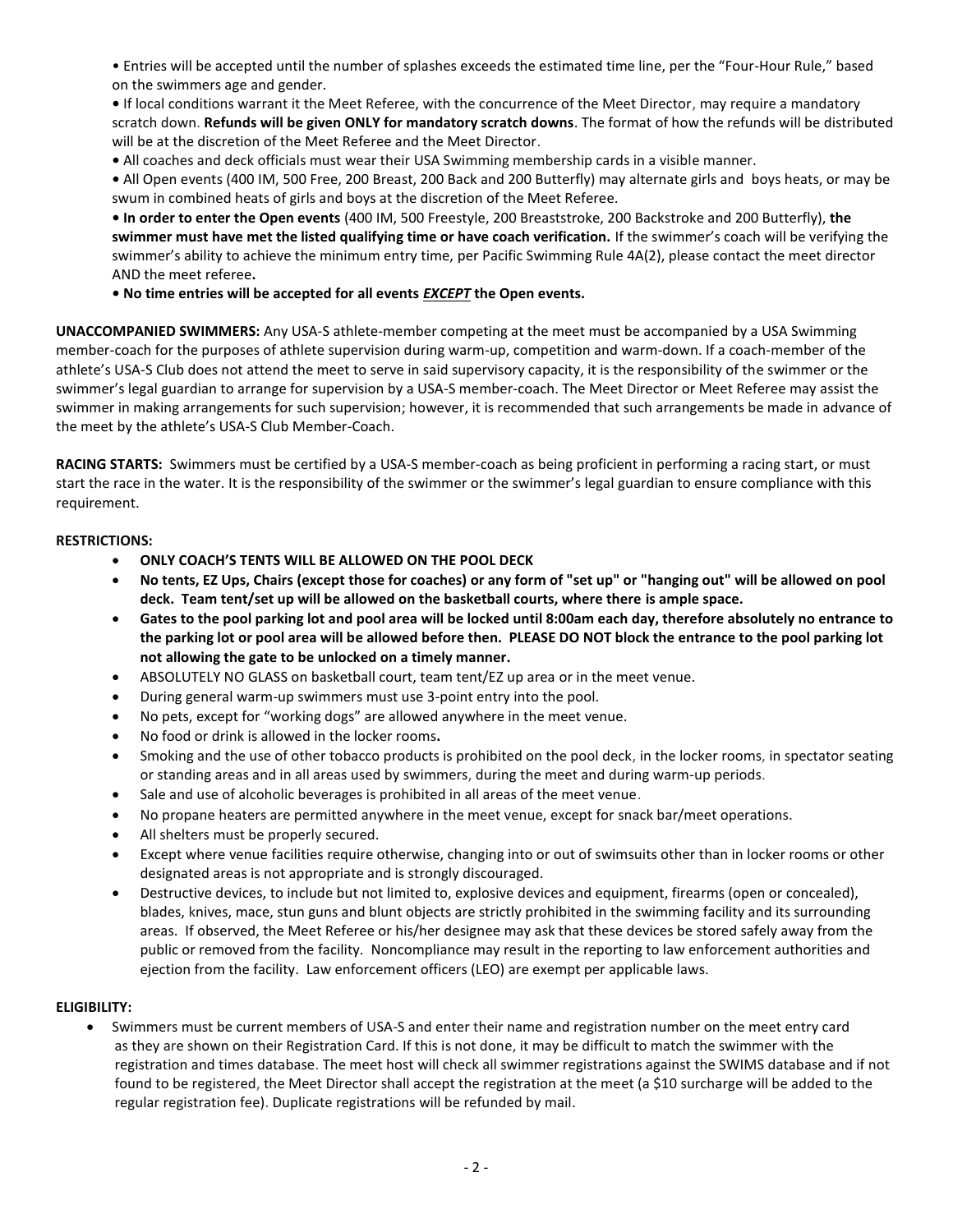- Swimmers in the "A" Division must have met at least USA Swimming Motivational "A" minimum time standard. Swimmers in the "B" Division must have met at least the "B" minimum time standard. All entry times slower than the "B" time standard will be in the "C" Division.
- No Time entries will be accepted for all entries except the OPEN events and will be seeded in the slowest heat (s) of the "C" division.
- In order to enter the Open events (400 IM, 500 Freestyle, 200 Breaststroke, 200 Backstroke and 200 Butterfly), the swimmer must have met the listed qualifying time or have coach verification.
- Entry times submitted for this meet will be checked against a computer database and may be changed in accordance with Pacific Swimming Entry Time Verification Procedures.
- Disabled swimmers are welcome to attend this meet and should contact the Meet Director or Meet Referee regarding any special accommodations on entry times and seeding per Pacific Swimming policy.
- Swimmers 19 years of age and over may compete in the meet for time only, no awards. Such swimmers must have met standards for the 17-18 age group.
- The swimmer's age will be the age of the swimmer on the first day of the meet.

**ENTRY FEES:** \$4.00 per event plus an \$8.00 participation fee per swimmer. Entries will be rejected if payment is not sent at time of request.

**ONLINE ENTRIES:** To enter online go to **<http://ome.swimconnection.com/pc/NVST20141115>** to receive an immediate entry confirmation. This method requires payment by credit card. Swim Connection, LLC charges a processing fee for this service, equal to \$1 per swimmer plus 5% of the total Entry Fees. Please note that the processing fee is a separate fee from the Entry Fees. If you do not wish to pay the processing fee, enter the meet using a mail entry. Entering online is a convenience, is completely voluntary, and is in no way required or expected of a swimmer by Pacific Swimming**.** *Online entries will close at 5:00pm on Wednesday, November 5, 2014.* 

**MAILED OR HAND DELIVERED ENTRIES**: Entries must be on the attached consolidated entry form. Forms must be filled out completely and printed clearly with swimmers best time. Entries must be postmarked by midnight, Monday, November 3, 2014 or hand delivered by 5:00pm Wednesday, November 5, 2014**. No late entries** will be accepted. **No refunds will be made, except for mandatory scratch downs.** Requests for confirmation of receipt of entries should include a self-addressed envelope.

#### **Make check payable to**: Napa Valley Swim Team

| <b>Mail entries to:</b> Kathy Minor |                     | <b>Hand deliver entries to: Kathy Minor</b> |                     |
|-------------------------------------|---------------------|---------------------------------------------|---------------------|
|                                     | 2500 Pacific Street |                                             | 2500 Pacific Street |
|                                     | Napa, CA 94558      |                                             | Napa, CA 94558      |

**CHECK-IN:** The meet will be deck seeded. Swimmers must check-in at the Clerk-of-Course. Close of check-in for all individual events shall be no more than 60 minutes before the estimated time of the start of the first heat of the event. No event shall be closed more than 30 minutes before the scheduled start of the session. Swimmers who do not check in will not be seeded and will not be allowed to compete in that event.

**SCRATCHES:** Any swimmers not reporting for or competing in an individual timed final event that they have checked in for shall not be penalized. Swimmers who must withdraw from an event after it is seeded are requested to inform the referee immediately.

#### **AWARDS:**

- Individual events: Ribbons will be awarded to the 1<sup>st</sup> 6<sup>th</sup> place finishers in the "A," "B" and "C" divisions, for each event and age group (8&U, 9-10, and 11-12, 13-14, 15-16, 17-18.) The 13 & Over individual events will be swum in combined heats, with awards given for each separate age group (13-14, 15-16, 17-18). The 11 & Over individual events will be swum in combined heats, with awards given for each separate age group (11-12, 13-14, 15-16, 17-18). Swimmers 19 years of age and older will not receive awards.
- **Open events:** Will be swum in combined heats, with no awards being given.
- "A" medals will be awarded to swimmers achieving new "USAS-A" times swum during this meet only.
- *AWARDS MUST BE PICKED UP ON SUNDAY, THE LAST DAY OF THE MEET, BY A TEAM'S COACH OR TEAM REPRESENTATIVE. AWARDS WILL NOT BE MAILED.*
- *ZONE 3 TEAMS: AWARDS THAT ARE NOT PICKED UP AT THE MEET WILL BE AVAILABLE AT THE NEXT ZONE 3 BOARD MEETING.*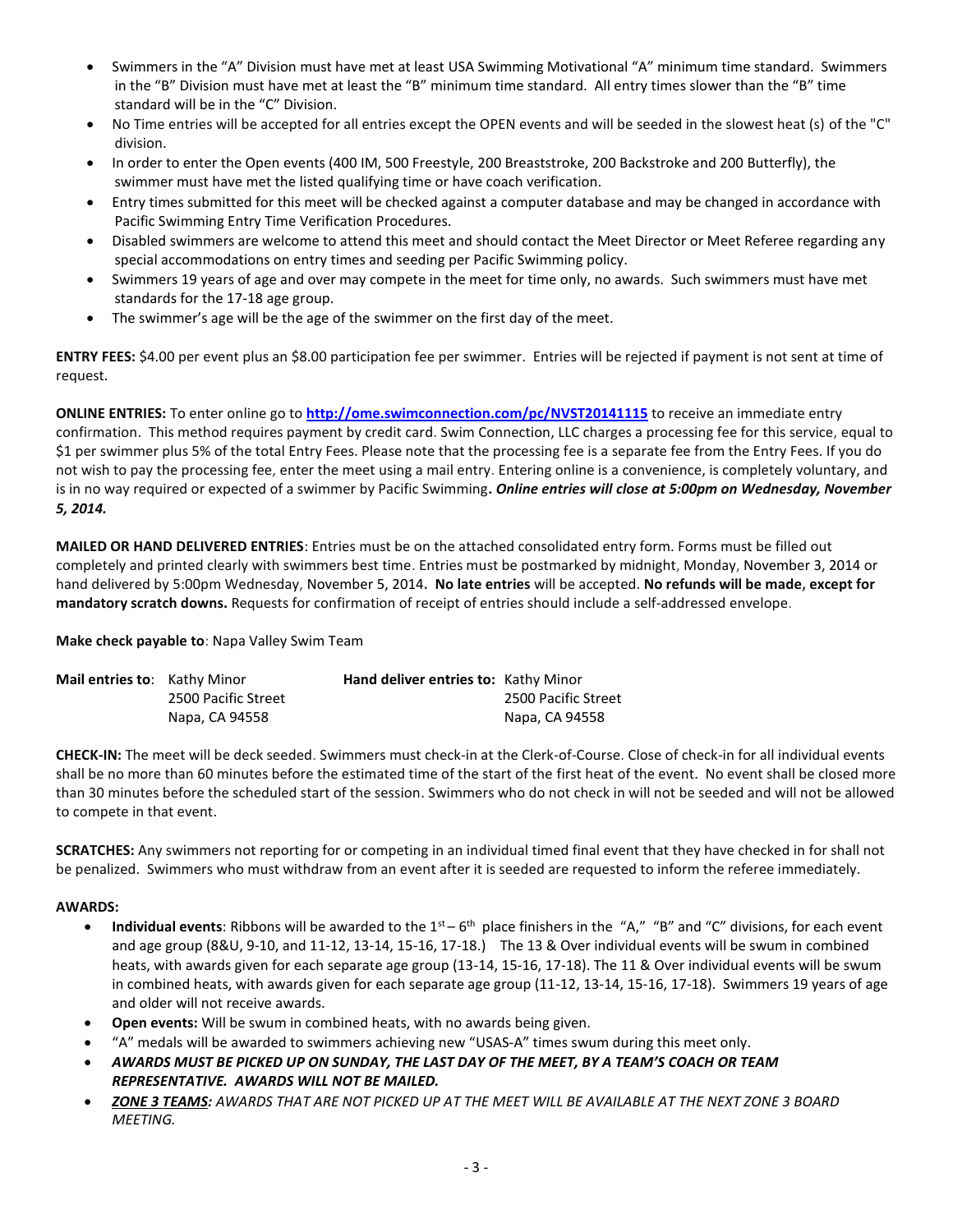- *NON ZONE 3 TEAMS AND UNATTACHED SWIMMERS: TEAMS AND SWIMMERS MUST COORDINATE WITH THE AWARDS DESK PICK UP &/OR DELIVERY OF AWARDS AND FOR THOSE AWARDS NOT PICKED UP. IF AWARDS WILL NOT BE ABLE TO BE PICKED UP ON THE LAST DAY OF THE MEET, A PRE-PAID ENVELOPE MUST BE PROVIDED.*
- *AWARDS WILL NOT BE INDIVIDUALLY DISTRIBUTED THROUGHOUT THE MEET***.**

#### **ADMISSION:** Free.

**PROGRAM:** A program will be available for a nominal fee.

**SNACK BAR & HOSPITALITY:** A snack bar will be available throughout the competition. Lunches and refreshments will be provided for officials and coaches. Refreshments will be provided to timers.

**MISCELLANEOUS:** No overnight parking is allowed. Facilities will not be provided after meet hours.

**MINIMUM OFFICIALS:** No more than 3 days after close of entries, meet management (Meet Director and/or Meet Referee) shall contact a representative from each team participating in the meet, and provide a preliminary inventory of the officials that team is required to provide for each session. Each team shall, by the start of the meet, provide to the Meet Director or designee a list of Officials who have agreed to represent that team during each session of the meet.

At the meet, meet management shall conduct an inventory of officials, and shall compare the number of swimmers entered in each session by each team with the number of officials present representing each team. If meet management certifies that a team has not provided sufficient officials for any session of the meet in accordance with the table below, excluding finals in a trials and finals meet, the team will be fined \$100 per missing official per session of the meet.

| Club swimmers entered in session | Trained and carded officials required |
|----------------------------------|---------------------------------------|
| $1 - 10$                         |                                       |
| $11 - 25$                        |                                       |
| 26-50                            |                                       |
| 51-75                            |                                       |
| 76-100                           |                                       |
| 100 or more                      |                                       |

\*Zone 3 will include Colorado, Intermediary/ Chief Timing Judge, and Computer operator in the count of officials for a session although these positions are not carded. Zone 3 will accept Trainees in the count of officials for a session, as long as they are carded. Teams may use officials "borrowed" from other teams, or unattached officials at the meet who agree, to fulfill their obligation under the rule.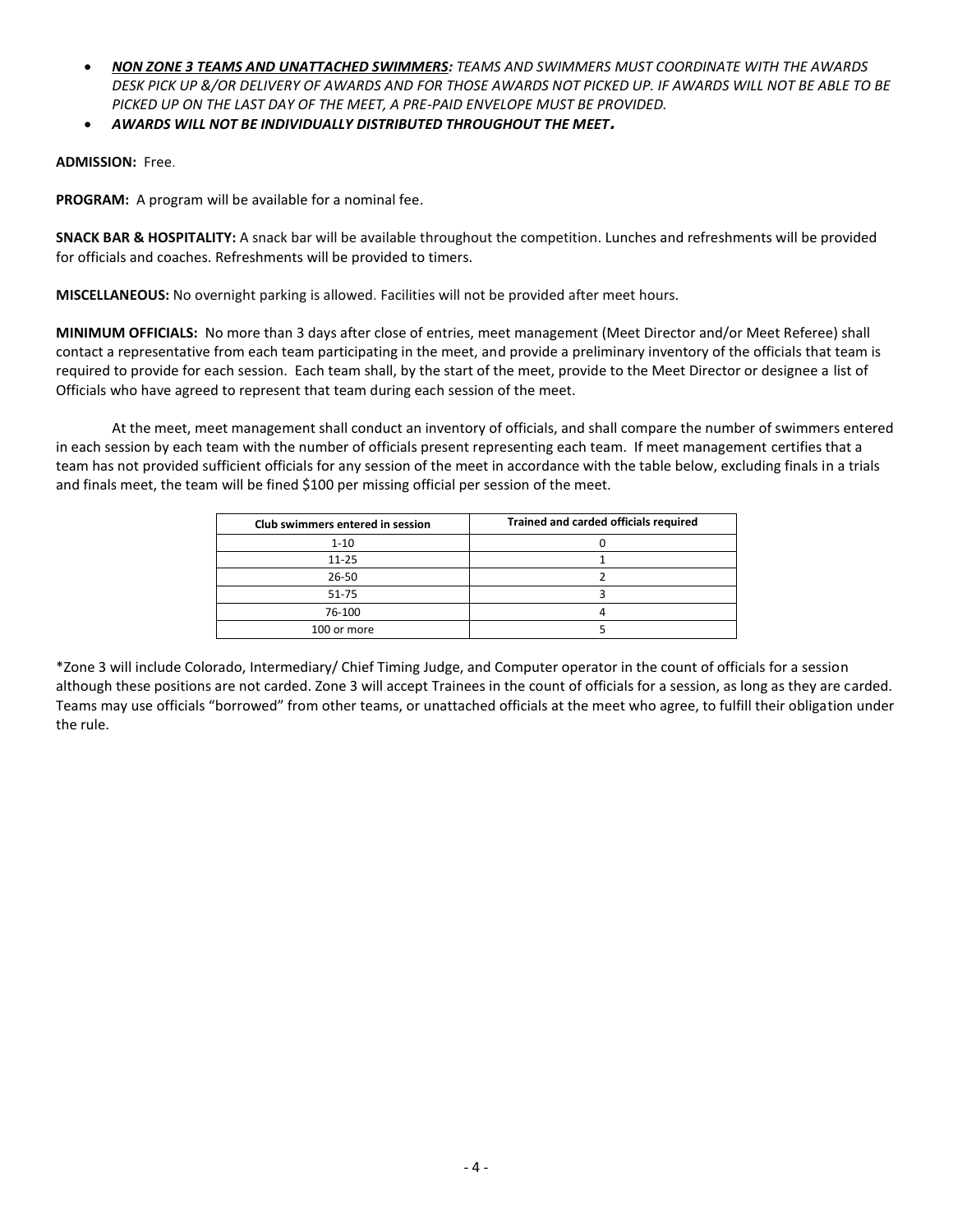|                | Saturday, November 15, 2014                                                         |                |               | Sunday, November 16, 2014                                                      |               |
|----------------|-------------------------------------------------------------------------------------|----------------|---------------|--------------------------------------------------------------------------------|---------------|
| <b>EVENT#</b>  | <b>EVENT</b>                                                                        |                | <b>EVENT#</b> | <b>EVENT</b>                                                                   | <b>EVENT#</b> |
| $\mathbf{1}$   | <b>OPEN 400 IM</b><br>Girl Qualifying Time: 6:28.59<br>Boy Qualifying Time: 6:20.09 | $\overline{2}$ | 39            | OPEN 500 FREE<br>Girl Qualifying Time: 7:02.29<br>Boy Qualifying Time: 7:02.99 | 40            |
| $\overline{3}$ | 11-12 100 Fly                                                                       | $\overline{4}$ | 41            | 11-12 100 IM                                                                   | 42            |
| 5              | 8 & U 25 Fly                                                                        | 6              | 43            | 9-10 200 Free                                                                  | 44            |
| $\overline{7}$ | 9-10 50 Fly                                                                         | 8              | 45            | 8 & U 25 Back                                                                  | 46            |
| $\overline{9}$ | 13 & O 100 Back                                                                     | 10             | 47            | 11-12 50 Back                                                                  | 48            |
| 11             | 11-12 50 Breast                                                                     | 12             | 49            | 9-10 50 Back                                                                   | 50            |
| 13             | 8 & U 50 Back                                                                       | 14             | 51            | OPEN 200 BACK<br>Girl Qualifying Time: 2:59.49<br>Boy Qualifying Time: 2:55.29 | 52            |
| 15             | 9-10 50 Breast                                                                      | 16             | 53            | 8 & U 50 Free                                                                  | 54            |
| 17             | 11 & O 200 Free                                                                     | 18             | 55            | 9-10 50 Free                                                                   | 56            |
| 19             | 8 & U 100 IM                                                                        | 20             | 57            | 11 & O 200 IM                                                                  | 58            |
| 21             | 9-10 200 IM                                                                         | 22             | 59            | 8 & U 50 Breast                                                                | 60            |
| 23             | 11-12 50 Free                                                                       | 24             | 61            | 9-10 100 Breast                                                                | 62            |
| 25             | 13 & O 100 Fly                                                                      | 26             | 63            | 11 & O 100 Breast                                                              | 64            |
| 27             | 9-10 100 Free                                                                       | 28             | 65            | 8 & U 50 Fly                                                                   | 66            |
| 29             | 8 & U 25 Free                                                                       | 30             | 67            | 9-10 100 Fly                                                                   | 68            |
| 31             | 13 & O 100 Free                                                                     | 32             | 69            | 11-12 50 Fly                                                                   | 70            |
| 33             | 11-12 100 Back                                                                      | 34             | 71            | 13 & O 50 Free                                                                 | 72            |
| 35             | 9-10 100 Back                                                                       | 36             | 73            | 8 & U 25 Breast                                                                | 74            |
| 37             | OPEN 200 Breast<br>Girl Qualifying Time: 3:25.79<br>Boy Qualifying Time: 3:17.69    | 38             | 75            | 9-10 100 IM                                                                    | 76            |

|     | Saturday, November 15, 2014                                                         |                |
|-----|-------------------------------------------------------------------------------------|----------------|
| NT# | <b>EVENT</b>                                                                        | <b>EVENT#</b>  |
|     | <b>OPEN 400 IM</b><br>Girl Qualifying Time: 6:28.59<br>Boy Qualifying Time: 6:20.09 | $\overline{2}$ |
|     | 11-12 100 Fly                                                                       | 4              |
|     | 8 & U 25 Fly                                                                        | 6              |
|     | 9-10 50 Fly                                                                         | 8              |
|     | 13 & O 100 Back                                                                     | 10             |
|     | 11-12 50 Breast                                                                     | 12             |
|     | 8 & U 50 Back                                                                       | 14             |
|     | 9-10 50 Breast                                                                      | 16             |
|     | 11 & O 200 Free                                                                     | 18             |
|     | 8 & U 100 IM                                                                        | 20             |
|     | 9-10 200 IM                                                                         | 22             |
|     | 11-12 50 Free                                                                       | 24             |
|     | 13 & O 100 Fly                                                                      | 26             |
|     | 9-10 100 Free                                                                       | 28             |
|     | 8 & U 25 Free                                                                       | 30             |
|     | 13 & O 100 Free                                                                     | 32             |
|     | 11-12 100 Back                                                                      | 34             |
|     | 9-10 100 Back                                                                       | 36             |
|     | OPEN 200 Breast<br>Girl Qualifying Time: 3:25.79<br>Boy Qualifying Time: 3:17.69    | 38             |
|     |                                                                                     |                |
|     |                                                                                     |                |